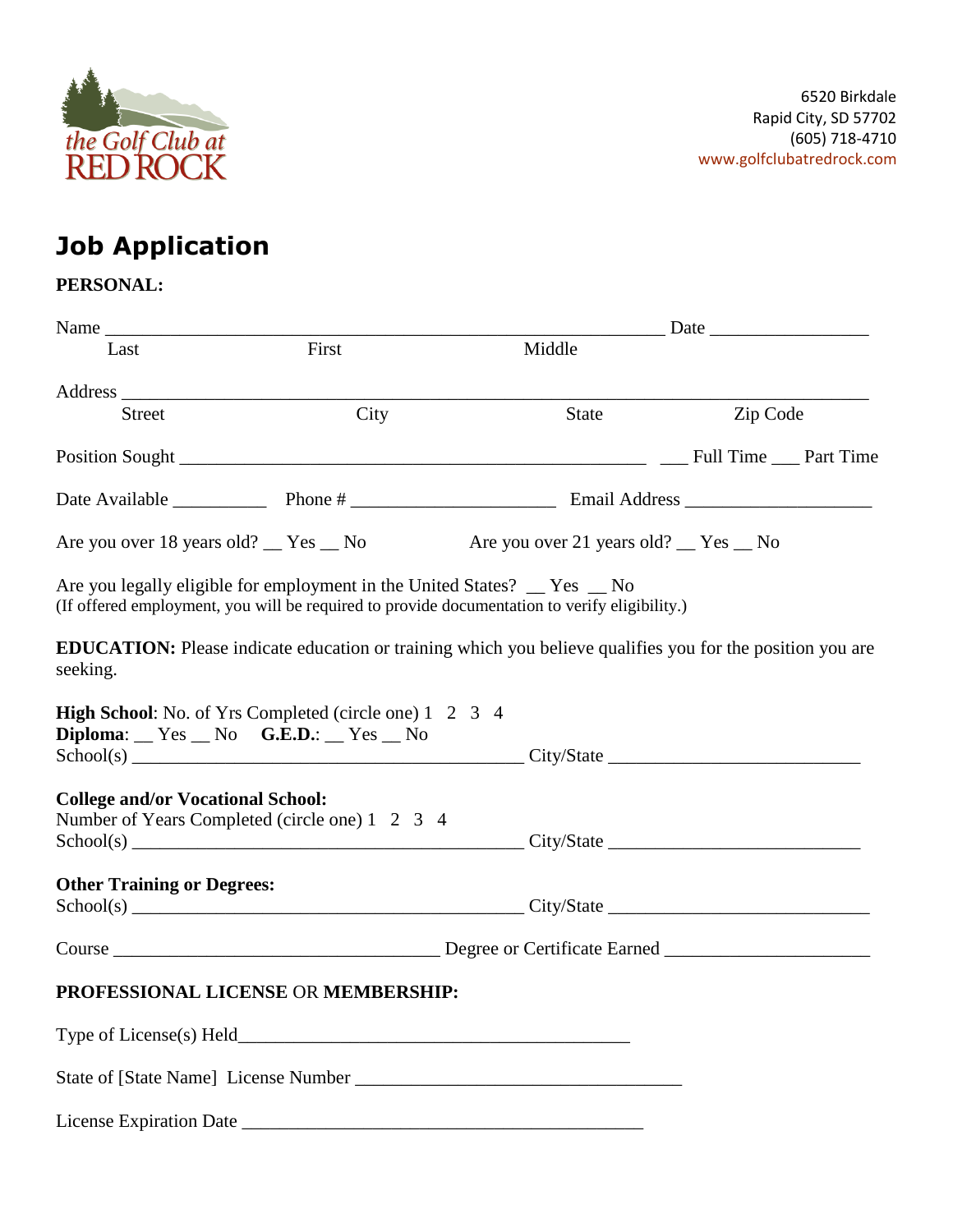

#### Other Professional Memberships \_\_\_\_\_\_\_\_\_\_\_\_\_\_\_\_\_\_\_\_\_\_\_\_\_\_\_\_\_\_\_\_\_\_\_\_

(You need not disclose membership in professional organizations that may reveal information regarding race, color, creed, sex, religion, national origin, ancestry, age, disability, marital status, veteran status or any other protected status.)

# **RECORD OF CONVICTION:**

| During the last 10 years, have you ever been convicted of a crime other than minor traffic offense?                                                                                                                                                                                                                                                                                                                   |  |  |  |  |  |
|-----------------------------------------------------------------------------------------------------------------------------------------------------------------------------------------------------------------------------------------------------------------------------------------------------------------------------------------------------------------------------------------------------------------------|--|--|--|--|--|
| $\frac{1}{\sqrt{1-\frac{1}{1-\frac{1}{1-\frac{1}{1-\frac{1}{1-\frac{1}{1-\frac{1}{1-\frac{1}{1-\frac{1}{1-\frac{1}{1-\frac{1}{1-\frac{1}{1-\frac{1}{1-\frac{1}{1-\frac{1}{1-\frac{1}{1-\frac{1}{1-\frac{1}{1-\frac{1}{1-\frac{1}{1-\frac{1}{1-\frac{1}{1-\frac{1}{1-\frac{1}{1-\frac{1}{1-\frac{1}{1-\frac{1}{1-\frac{1}{1-\frac{1}{1-\frac{1}{1-\frac{1}{1-\frac{1}{1-\frac{1}{1-\frac{1}{1-\frac{1}{1-\frac{1}{1-\$ |  |  |  |  |  |

If yes, explain: \_\_\_\_\_\_\_\_\_\_\_\_\_\_\_\_\_\_\_\_\_\_\_\_\_\_\_\_\_\_\_\_\_\_\_\_\_\_\_\_\_\_\_\_\_\_\_\_\_\_\_\_\_\_\_\_\_\_\_\_\_\_\_\_\_\_

(A conviction will not necessarily automatically disqualify you for employment. Rather, such factors as age and date of conviction, seriousness and nature of the crime, and rehabilitation will be considered).

**EMPLOYMENT:** List last employer first, including U.S. Military Service.

|  | May we contact your present employer? |  |  | Yes. | No. |
|--|---------------------------------------|--|--|------|-----|
|--|---------------------------------------|--|--|------|-----|

If any employment was under a different name, indicate name \_\_\_\_\_\_\_\_\_\_\_\_\_\_\_\_\_\_\_\_\_\_\_\_\_\_\_\_\_\_\_\_\_\_\_\_\_\_

| $\mathbf{F}_{\mathbf{m}}$<br>ய | . |
|--------------------------------|---|
|                                |   |

|  | $Mo/Yr$ $Mo/Yr$<br>Pay Rate/Salary _______________________Supervisor _______________________________Department __________________ |
|--|-----------------------------------------------------------------------------------------------------------------------------------|
|  |                                                                                                                                   |
|  |                                                                                                                                   |
|  |                                                                                                                                   |
|  | $Mo/Yr$ $Mo/Yr$                                                                                                                   |
|  | Pay Rate/Salary _______________________Supervisor ________________________________Department _________________                    |
|  | Duties FT PT No. of Hrs.                                                                                                          |
|  |                                                                                                                                   |

If you wish to describe additional work experience, attach the above information for each position on a separate piece of paper.